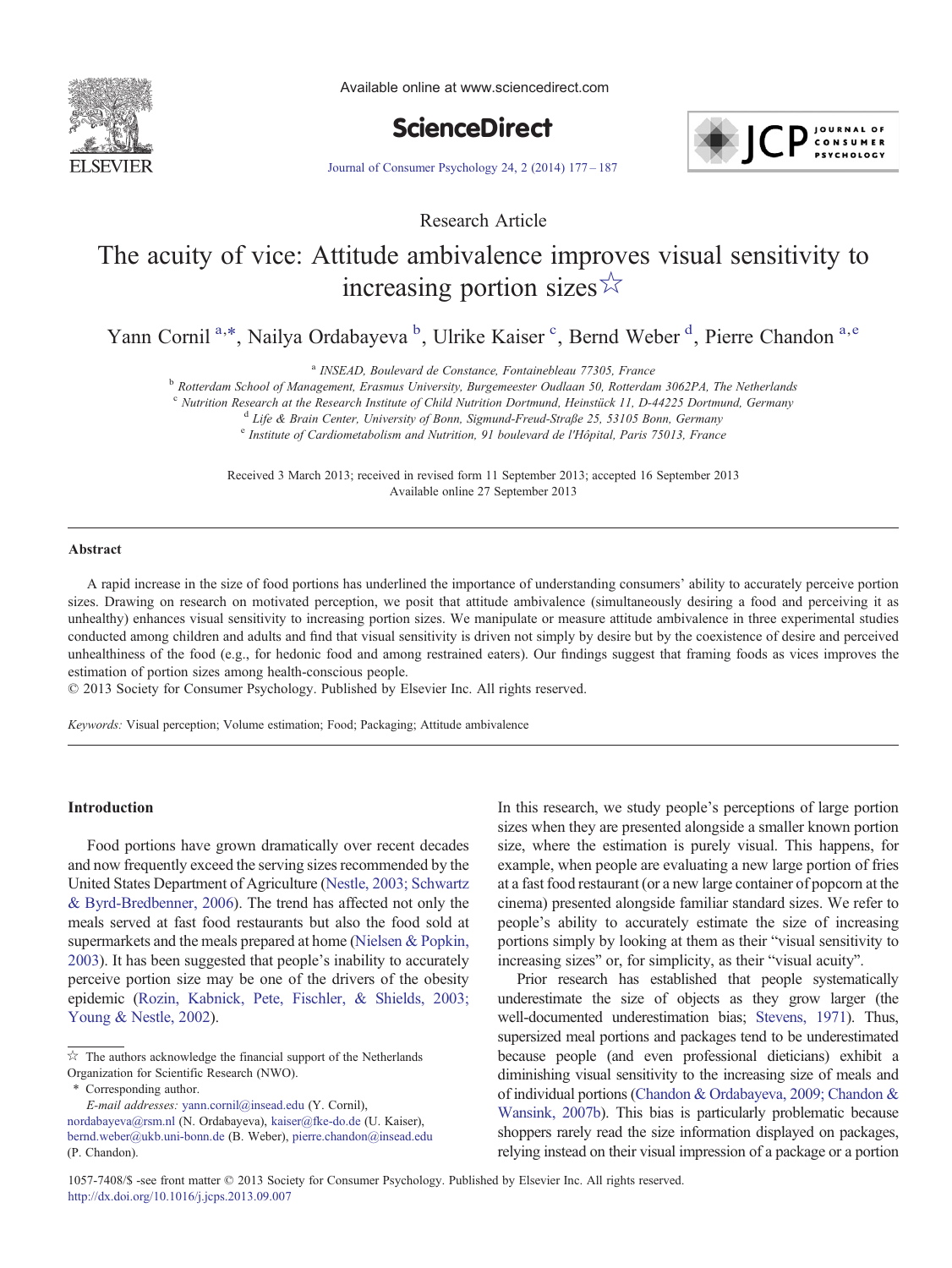to estimate its size ([Lennard, Mitchell, McGoldrick, & Betts, 2001;](#page-9-0) [Viswanathan, Rosa, & Harris, 2005](#page-9-0)). The physical characteristics of packaging can accentuate this underestimation bias. For instance, people underestimate an increase in the size of food packages more strongly when all three dimensions are changed simultaneously [\(Chandon & Ordabayeva, 2009; Krider, Raghubir,](#page-9-0) [& Krishna, 2001](#page-9-0)). Even subtle changes in the shape, design and esthetics of food packaging and containers can strongly affect people's size impressions [\(Deng & Kahn, 2009; Folkes & Matta,](#page-9-0) [2004; Krishna, 2006; Raghubir & Krishna, 1999; Wansink & Van](#page-9-0) [Ittersum, 2003; Zaichkowsky, Neuhaus, Bender, & Weber, 2010](#page-9-0)).

In comparison we know little about how non-design-based factors influence visual sensitivity to increasing portion size. This is surprising given that prior research (e.g. Fig. 1 in [Wansink & Chandon, 2006](#page-10-0)) has revealed considerable intraand inter-personal variations in the underestimation of increasing portion sizes. Research on motivated perception has shown that goals and attitudes can influence the perceived size of a single object ([Bruner & Goodman, 1947; Dunning & Balcetis, 2013](#page-9-0)). However, it has not examined visual sensitivity to increasing size when multiple sizes are shown simultaneously and when the size of a referent smaller portion is known. This is an important distinction because size estimations are reference-dependent ([Hu](#page-9-0) [& Goodale, 2000](#page-9-0)) and because reference-free estimates of single sizes do not adequately capture the task confronting consumers when they evaluate multiple food portions.

From a conceptual standpoint, prior studies on motivated size perceptions have focused on the role of desire. For example, [van Koningsbruggen, Stroebe, and Aarts \(2011\)](#page-10-0) found that chocolate muffins appeared larger to dieters than to non-dieters after both groups had been exposed to tempting food primes. This research has largely overlooked the role of the motivation to avoid negative health consequences, which often conflicts with the desire to consume palatable foods ([Stroebe,](#page-10-0) [Van Koningsbruggen, Papies, & Aarts, 2013\)](#page-10-0). Yet the trade-off between desire and a perceived health threat has been shown to strongly influence consumer judgments and food choices [\(Shiv &](#page-10-0) [Fedorikhin, 1999](#page-10-0)). The present research goes beyond the study of desire to examine the role of attitude ambivalence created by the tension between desire and a perceived health threat.

Our work contributes to the literature on visual sensitivity to increasing portion size by studying the role of attitudinal rather than design-based factors. It also contributes to the literature on motivated perception by examining estimations of increasing size in the presence of a smaller benchmark, and by showing that visual sensitivity is not driven by desire and threat individually but by the tension between the two. Specifically, we show that attitude ambivalence explains visual sensitivity to increasing portion size better than desire alone, or than what a simple interaction of desire and threat would predict. Our results also have implications for research on self-control by showing that goal conflict has perceptual as well as motivational consequences. Finally, our results have implications for public health. Given that people systematically underestimate size as objects grow larger ([Stevens, 1971](#page-10-0)), ambivalence-driven improvements in visual sensitivity should lead to more accurate estimates of increasing portion size. Indeed, we find that increasing the hedonic appeal of food makes restrained adult eaters as well as health conscious children and adults more (rather than less) accurate in their estimations of portion size.

#### Attitudes and portion size estimation

# Motivated perception: The perceptual effects of desire and fear

The idea that motivation may impact visual perception was introduced in the 1940s and 50s; perception was viewed as a constructive process influenced by desires, needs and values ([Bruner & Minturn, 1955](#page-9-0)). In their pioneering study, [Bruner](#page-9-0) [and Goodman \(1947\)](#page-9-0) found that children from more modest backgrounds overestimated the size of coins, seemingly because they had a stronger desire for money than wealthier children. Although these early findings were criticized on methodological grounds (e.g., socially-desirable responding and familiarity biases), the basic effects have recently been replicated with different stimuli and approach motivations in better controlled settings ([Dubois,](#page-9-0) [Rucker, & Galinsky, 2010; Dunning & Balcetis, 2013\)](#page-9-0). For example, cigarettes appear longer to smokers with high (vs. low) craving [\(Brendl, Markman, & Messner, 2003\)](#page-9-0) and bottles of water look closer to thirsty (vs. non-thirsty) people ([Balcetis & Dunning,](#page-9-0) [2010a](#page-9-0)). Thus, desirable objects look bigger and closer.

Such results also suggest that undesirable objects will appear smaller or more distant, as has been confirmed for clearly repulsive objects (e.g. [Van Ulzen, Semin, Oudejans, & Beek,](#page-10-0) [2008](#page-10-0)). However, other studies inspired by research on perceptual vigilance ([Erdelyi, 1974\)](#page-9-0) have found different effects. In these studies threatening or harmful objects, such as a snake in the grass ([Ohman, Flykt, & Esteves, 2001\)](#page-9-0), an aggressive person ([Cole,](#page-9-0) [Balcetis, & Dunning, 2012](#page-9-0)), or a pointed gun [\(Van Ulzen et al.,](#page-10-0) [2008](#page-10-0)) were perceived to be larger and closer than non-threatening stimuli. Although this hypothesis has not been formally tested, [Balcetis and Dunning \(2010b\)](#page-9-0) posit that a threatening object may not need to be as dangerous as a snake or a gun in order to be perceived as larger, and that perceptual vigilance may be triggered by pitfalls, temptations, or objects which are detrimental to a particular goal.

Overall, some literature suggests that desiring food or fearing that it may be harmful to health may increase its perceived size. However, studies on visual perception have until now ignored the fact that some objects — such as hedonic foods — are simultaneously desired and perceived as a health threat, and that the tension between the two attitudes (rather than their individual effects) could shape perceptions (Shiv  $\&$ [Fedorikhin, 1999; Stroebe et al., 2013\)](#page-10-0).

#### Ambivalent attitudes towards food

Ambivalent attitudes arise when individuals hold simultaneous positive and negative reactions to an object, for example, because they have conflicting goals [\(Kaplan, 1972; Ramanathan](#page-9-0) [& Williams, 2007; Thompson, Zanna, & Griffin, 1995](#page-9-0)). In the context of food, many people experience a conflict between the goal of enjoying food and the goal of staying healthy, hence food is often both desired and considered unhealthy ([Shiv &](#page-10-0)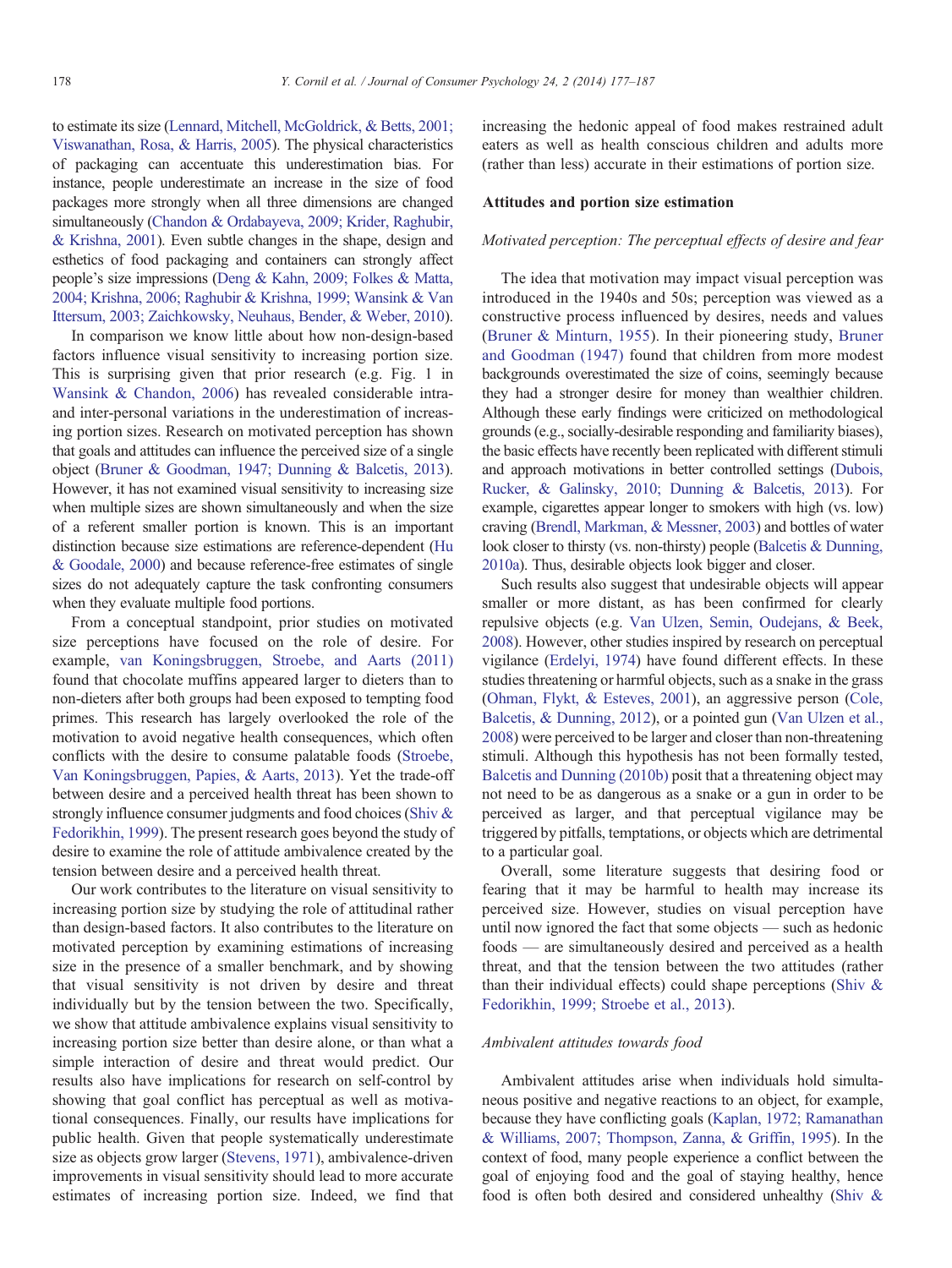[Fedorikhin, 1999; Stroebe et al., 2013](#page-10-0)). This perceived trade-off between palatability and healthiness is reflected in the intuitive notion that "unhealthy  $=$  tasty" ([Raghunathan, Naylor, & Hoyer,](#page-9-0) [2006\)](#page-9-0), and it may have led researchers to focus on the role of desire while neglecting the role of unhealthiness. In fact, some studies on motivated size perception have used ambivalent stimuli like cigarettes that are both desired and unhealthy, but they have focused exclusively on the role of desire. For example, [van](#page-10-0) [Koningsbruggen et al. \(2011\)](#page-10-0) argued that muffins look larger to dieters (vs. non-dieters) following exposure to tempting foods because of their stronger desire for hedonic foods, while overlooking the possibility that dieters feel ambivalent towards such foods [\(Papies, Stroebe, & Aarts, 2009](#page-9-0)).

Research on the process by which attitudes influence size estimations is still at an early stage ([Dunning & Balcetis, 2013\)](#page-9-0), but it nevertheless underscores the role of attention and arousal. Prior studies have shown that attitude ambivalence towards food narrows individuals' attention to the visual cues of hedonic foods (e.g. [Hollitt, Kemps, Tiggemann, Smeets, & Mills, 2010;](#page-9-0) [Overduin, Jansen, & Louwerse, 1995; Papies, Stroebe, & Aarts,](#page-9-0) [2008; Stewart & Samoluk, 1997\)](#page-9-0). Another line of research has suggested that narrowed attention influences perceptions of size and distance by generating more vivid representations and higher sensitivity to contrasts and spatial resolution ([Alter & Balcetis,](#page-8-0) [2011; Carrasco, 2011; Dunning & Balcetis, 2013; Wardak,](#page-8-0) [Deneve, & Ben Hamed, 2011](#page-8-0)). Taken together these arguments suggest that ambivalence may enhance visual sensitivity to increasing portions by narrowing attention to food portions. Like attention, arousal is also increased by ambivalence [\(Maio,](#page-9-0) [Greenland, Bernard, & Esses, 2001](#page-9-0)). In turn it has been suggested that arousal boosts physical energy and impacts perception of size by altering of pupil size, which is instrumental to visual assessment of objects [\(Balcetis & Cole, 2013; Proffitt, 2006\)](#page-8-0). Although researchers have not yet agreed on which process underlies size perception effects (and we do not seek to resolve this issue here), both support our hypothesis that attitudinal ambivalence improves visual sensitivity to increasing portion sizes.

#### Operationalization of attitude ambivalence

According to the ambivalence literature, attitude ambivalence arises when two conflicting attitudes are both intense and of similar magnitude ([Thompson et al., 1995\)](#page-10-0). [Priester and](#page-9-0) [Petty \(1996\)](#page-9-0) applied this insight to operationalize ambivalence using the following formula:

$$
A = 3 * C - D \tag{1}
$$

where A is the ambivalence score, C is the conflicting attitude (the weaker of the two attitudes), and D is the dominant attitude (the stronger of the two). If both attitudes are of equal strength (e.g., have the same value on a Likert scale), either one can be used as the dominant attitude. The  $3 * C - D$  measure captures the fact that ambivalence increases as the strength of both underlying attitudes increases. As a result, ambivalence is high when both attitudes are similarly strong, moderate when both attitudes are similarly weak (indicating indifference), and low

when one of the attitudes dominates the other (indicating no tension between the two).

For example, if desire and perceived unhealthiness are measured on a five-point scale anchored at 1 and 5, ambivalence is highest when both attitudes are rated 5 (because  $3 * C - D =$  $15 - 5 = 10$ ; it is moderate when both attitudes are rated 1  $(3 \cdot C - D = 3 - 1 = 2)$ ; and lowest when one attitude is rated 5 and the other is rated 1 (3  $*$  C − D = 3 − 5 = −2). This scoring can also be used when attitudes are experimentally manipulated in  $a$  2  $\times$  2 design. In this case both attitudes can be coded as 2 in the "strong attitude" condition, and as 1 in the "low attitude" condition. The 3  $*$  C − D formula then yields a high ambivalence score of 4 in the "high desire and high threat" condition, a moderate score of 2 in the "low desire and low threat" condition, and a low score of 1 when one attitude dominates the other (in the "high desire, low threat" and "low desire, high threat" conditions).

One important feature of ambivalence which is reflected in the  $3 * C - D$  coding is that it is higher (although not at its highest level) when consumers have low desire and low threat perceptions (i.e., they are indifferent) compared to when they have high desire and low threat perceptions or low desire and high threat perceptions (i.e., they are "univalent"). This is because the tension between desire and threat is weaker when either desire or threat clearly dominates than when the two are equal in value. As we will show, this is an important characteristic which distinguishes our hypothesis that ambivalence drives visual sensitivity from the prediction of existing research that desire and threat positively interact to influence visual sensitivity.

# Distinguishing between the predictions of attitude ambivalence and the dual-effect of desire and health threats

We predict that attitude ambivalence will improve visual sensitivity to increasing portion sizes. We define visual sensitivity to growing portions (or "visual acuity" as stated in the title) as individuals' ability to accurately estimate portion size when food portions grow larger. Since people tend to systematically underestimate size as objects grow larger [\(Chandon & Wansink,](#page-9-0) [2007b; Stevens, 1971\)](#page-9-0), we predict that by enhancing visual sensitivity to increasing sizes attitude ambivalence will in effect decrease the well-documented underestimation bias.

Thus we expect to find that people underestimate the size of increasing food portions, as suggested by previous research ([Chandon & Wansink, 2007b\)](#page-9-0). We may find a positive main effect of ambivalence on size estimations indicating that size estimates are on average higher when ambivalence is high than when it is low, although it is not essential to our theory. But crucial to our theory, we expect to find a significant positive interaction between ambivalence and actual portion size indicating a higher visual sensitivity to (and a lower underestimation of) increasing portion sizes when ambivalence is high than when it is low. This means that visual sensitivity to increasing portion sizes should be the highest when both desire and unhealthiness perceptions are strong (and ambivalence between the two is high); the lowest when one is strong while the other is weak (and ambivalence between the two is minimal); and in-between when both perceptions are weak (and there is some—although not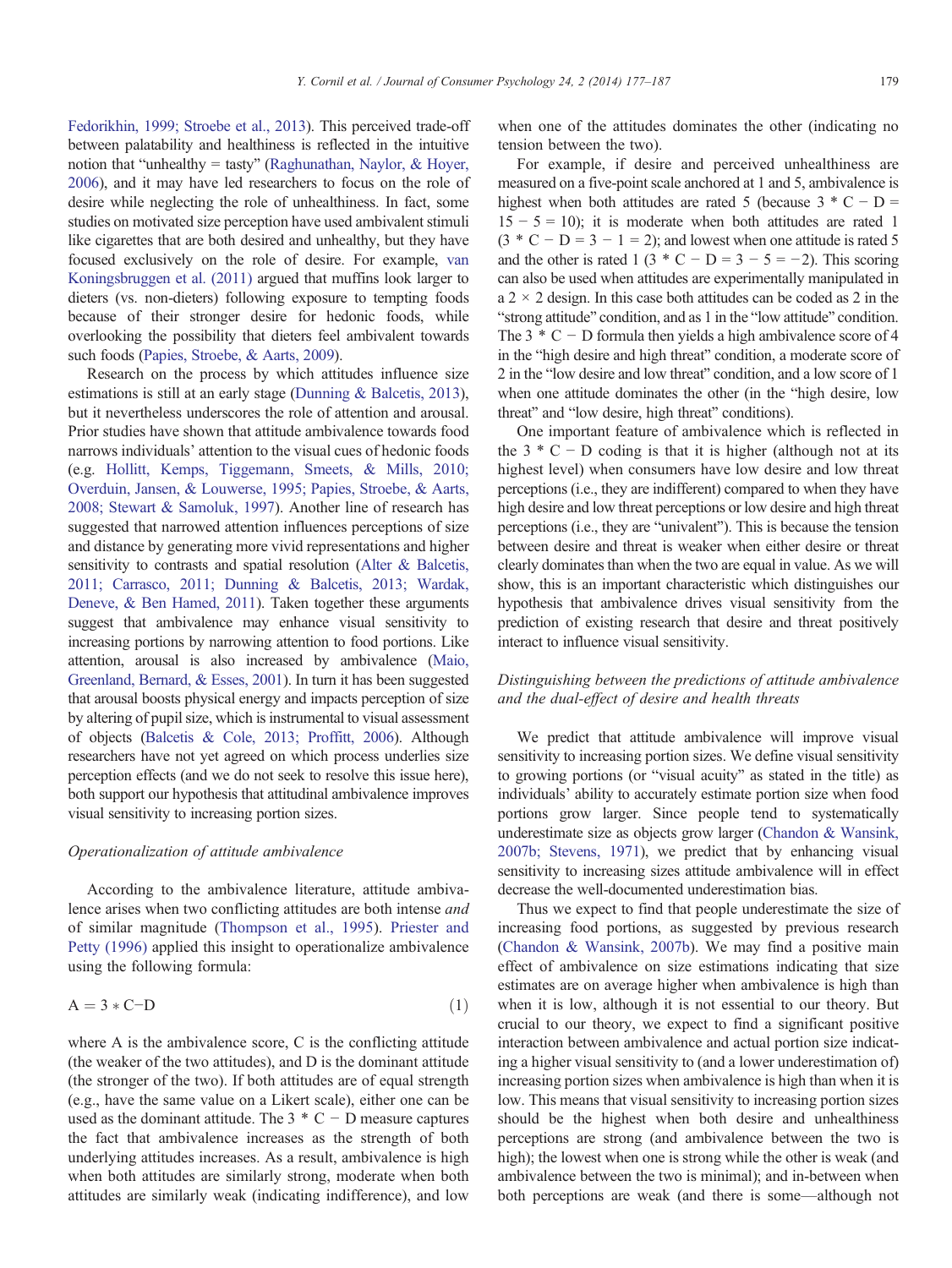much—ambivalence between the two). In other words, high desire (vs. low desire) should increase visual sensitivity when the health threat is high but weaken it when the health threat is low.

Our predictions differ from prior research on motivated perception and vigilant perception which argued that the feelings of both desire and threat should increase visual size sensitivity and that, as a result, size estimations should be influenced by the two main effects of desire and unhealthiness and by the positive interaction between them. In other words, prior research suggested that visual size sensitivity should be highest when perceptions of both desire and unhealthiness are strong. However, prior research predicted that visual sensitivity should be smallest when both desire and unhealthiness are weak and in-between when one is strong and the other is weak. This is the opposite of our prediction that visual sensitivity is lowest when one attitude is strong and the other is weak and in-between when both attitudes are moderate (and hence there is some conflict).

We test our predictions in three studies. Study 1 examines the effect of ambivalence on the visual sensitivity to increasing portion size of hedonic and non-hedonic foods among 8-year-old children. In Study 2, we manipulate desire and threat perceptions for the same food among young European adults, which allows us to pit the predictions of the ambivalence hypothesis against the competing hypothesis of the dual effect (two main effects and a positive interaction) of desire and threat. Study 3 examines the generalizability of the effects and their significance for public health by studying how "low-fat" nutrition claims influence the visual sensitivity of restrained and unrestrained eaters.

# Study 1: Effects of ambivalence on size estimations of schoolchildren

# Method

Like [Bruner and Goodman \(1947\),](#page-9-0) we recruited 84 schoolchildren (56% female, 8 years old on average) from three elementary schools in Germany. Understanding children's portion size estimations is crucial from a public health perspective in view of the recent rise in childhood obesity [\(Katz, 2013\)](#page-9-0). We used a 2 (food type: chocolate chunks vs. baby carrots)  $\times$  5 (portion size: 10, 20, 40, 80, or 160 units) mixed design with food type manipulated between subjects and portion size manipulated within subjects. We chose chocolates and carrots because they can be broken into discrete units of identical size and because we expected chocolate to evoke more ambivalent attitudes than carrots. We showed photos of five different portions on blue plates of identical size with a white background. The portions were presented simultaneously, in ascending order of size, to the right of a plate containing the reference amount (five chocolates or carrots). We told the children that the smallest portion contained five carrots or five chocolate chunks and asked them to estimate the number of units on the other five plates. We explicitly instructed them not to count the units but to provide their best guess.

At the end of the experiment we asked the children to rate the third portion (20 units) of chocolate or carrots on a five-point scale ranging from "very disgusting" to "very delicious". Because few

8-year olds have internalized health concerns, we asked the children to rate how their parents would react upon learning that they had eaten the entire third portion, on a four-point scale ranging from "they would praise me a lot" to "they would scold me a lot."

## Results and discussion

Two children failed to provide any answers and ten estimations were beyond 3 standard deviations from the mean and were treated as outliers ([McClelland, 2000](#page-9-0)), leaving us with 80 respondents and 400 estimations (out of 410). Removing the outliers did not change the statistical tests. We measured the degree of ambivalence between children's desire to eat the food and the perceived threat of being scolded if they did using [Priester and Petty's \(1996\)](#page-9-0) 3 ∗ C − D formula after rescaling the two attitude measures so that they both varied between 0 and 1. This created a high ambivalence score among children who perceived the food as both desirable and threatening, a medium ambivalence score (indifference) among children who perceived the food as neither desirable nor threatening, and the lowest score among children who either perceived the food as both desirable and non-threatening or as undesirable and threatening. As expected, the ambivalence score was higher for chocolates ( $M = 0.96, 95\%$  CI[0.81,1.11]) than for carrots ( $M = 0.08$ , CI[-0.13,0.30],  $F(1,78) = 46.3$ ,  $p < .001$ ). For comparison, a mid-point (0.5) rating of desire and threat yields an ambivalence score of 1.0 according to the 3  $*$  C − D coding. This suggests that most of the children were indifferent to or held non-ambivalent attitudes towards carrots, whereas ambivalence towards chocolate ranged from low to high.

In this study and in subsequent studies, the estimated size data were analyzed with a hierarchical two-level model ([Gelman &](#page-9-0) [Hill, 2007; Rabe-Hesketh & Skrondal, 2012](#page-9-0)). We first analyzed the data with a model in which the actual size of the portion was the level 1 predictor, while ambivalence, food type, and the interaction effect of ambivalence and food type were the level 2 predictors and influenced the coefficient of the level 1 predictor.<sup>1</sup>

At level 1,  $Ln\_act\_size_i$  was the log-transformed actual size, rescaled as a multiple of the reference size,  $Ln\_est\_size_{ii}$  was the log-transformed estimated size (which varied by participant j and size i). At level 2 (across participants j), the level-1 intercept  $\beta_{0j}$  and the coefficient  $\beta_{1j}$  of the level-1 predictor were regressed on ambivalence<sub>i</sub> (the mean-centered continuous ambivalence score) which varied across participants, foodtype<sub>i</sub> (a binary variable equal to  $0.5$  for chocolate and  $-0.5$  for carrots) and foodtype  $\times$  ambivalence<sub>j</sub> (the interaction of the ambivalence score and the food type binary variable). This yielded coefficients  $\gamma_{01}$  (the main effect of ambivalence),  $\gamma_{02}$  (the main effect of food type),  $\gamma_{10}$  (the main effect of actual size),  $\gamma_{11}$  (the interaction effect of ambivalence and actual size),  $\gamma_{03}$  (the interaction effect of ambivalence and food type),  $\gamma_{12}$  (the interaction effect of food type and actual size), and  $\gamma_{13}$  (the interaction effect of ambivalence, actual size and food type). The effect of ambivalence on the visual sensitivity to increasing portion sizes was captured by the coefficient of the interaction between ambivalence and actual portion size,  $\gamma_{11}$ . The model was estimated using the XTMIXED procedure in STATA. The detailed results of all analyses (including the estimated variance of the random effect parameters) are available in a supplementary online document.

<sup>&</sup>lt;sup>1</sup> Level 1 equation: Ln\_est\_size<sub>ij</sub> =  $\beta_{0j} + \beta_{1j}$ (Ln\_act\_size<sub>i</sub>) +  $e_{ij}$ . Level 2 equations:

 $\beta_{0j} = \gamma_{00} + \gamma_{01} (\text{ambivalence}_j) + \gamma_{02} (\text{foodtype}_j) + \gamma_{03} (\text{foodtype} \times$ ambivalence<sub>j</sub> $+u_{0j}$ 

 $\beta_{1j} = \gamma_{10} + \gamma_{11}$ (ambivalence<sub>j</sub>) +  $\gamma_{12}$ (foodtype<sub>j</sub>) +  $\gamma_{13}$ (foodtype × ambivalence<sub>j</sub> $+u_{1j}$ .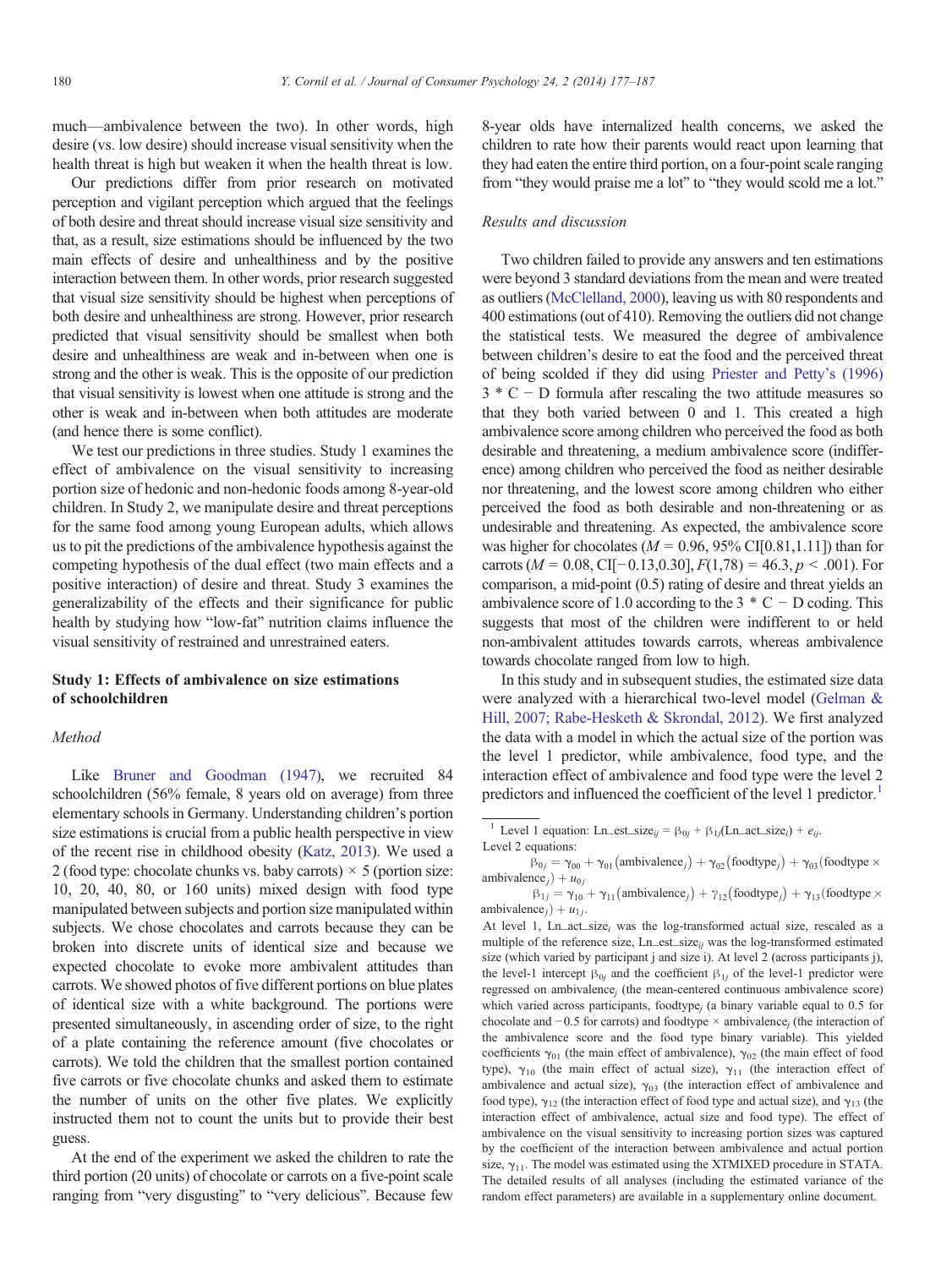

Fig. 1. Study 1: Effects of attitude ambivalence on estimated chocolate portion sizes. The observed sizes were obtained by computing the geometric means of size estimations, computed (i) for all children (mean ambivalence), (ii) for those in the top quartile and (iii) for those in the bottom quartile of the ambivalence distribution. Predicted sizes were plotted using the parameters of the regression of estimated sizes (log-transformed) on actual size (log-transformed and mean-centered), ambivalence towards chocolate (mean-centered), and their interaction. Ambivalence varied across participants. To plot the predicted sizes, we (i) used the mean ambivalence score across all participants (mean ambivalence), (ii) one standard deviation above the mean (high ambivalence), or (iii) one standard deviation below the mean (low ambivalence). The parameters of the regression were estimated using a hierarchical two-level model described in Footnote 2.

Compared to a standard regression, this hierarchical model takes into account the within-subject structure of the data and measures consumer heterogeneity in both the intercept and the effects of actual size by estimating a random effect for both. It therefore enables us to estimate the main effects of ambivalence and food type on size estimations, as well as their interaction effects with actual size, allowing us to measure whether visual sensitivity to increasing sizes varies across different ambivalence levels and different food types. We transformed the actual and estimated size into a logarithmic scale in order to capture the non-linear (power) relationship between them, as established previously in the literature [\(Chandon & Wansink, 2007b; Krishna, 2007;](#page-9-0) [Stevens, 1971](#page-9-0)).

The results revealed that the coefficient for actual size  $(\gamma_{10} = .73, SE = .02)$  was significantly smaller than 1 (*t*-test of difference from  $1 = -19.6$ ,  $p < .001$ ), confirming prior results that size estimations are inelastic and that visual sensitivity decreases as size increases ([Chandon & Ordabayeva, 2009;](#page-9-0) [Chandon & Wansink, 2007b; Krider et al., 2001\)](#page-9-0). The interaction of food type with ambivalence and its three-way interaction with ambivalence and actual size were both significant (respectively,  $\gamma_{03} = .06$ ,  $z = 2.5$ ,  $p = .01$  and  $\gamma_{13} = .03$ ,  $z = 2.3$ ,  $p = .02$ ), indicating that the effects of ambivalence on visual sensitivity were different for different foods. All other effects were non-significant ( $p$ 's  $> .20$ ).

Therefore, we analyzed the estimated size of chocolate only with a simpler model, in which the actual size of the portion was the level 1 predictor, while ambivalence was the level 2 predictor that influenced the coefficient of the level 1 predictor. $<sup>2</sup>$  The main</sup> effect of ambivalence and the actual size  $\times$  ambivalence interaction were significant (respectively,  $\gamma_{01} = .04$ ,  $z = 2.0$ ,  $p = .04$ and  $\gamma_{11} = .03$ ,  $z = 2.2$ ,  $p = .03$ ). This significant interaction effect indicated higher visual sensitivity to increasing chocolate portions among children with ambivalent attitudes (see Fig. 1).

We analyzed the estimated size of carrots only with the same model (described in Footnote 2). Neither the main effect of ambivalence nor its interaction with actual size was significant (respectively,  $\gamma_{01} = -.01$ ,  $z = -1.3$ ,  $p = .18$  and  $\gamma_{11} = -.01$ ,  $z = -.8$ ,  $p = .43$ ), confirming the lack of ambivalence towards this food.

Study 1 demonstrated that attitudinal ambivalence was associated with an improved visual sensitivity to increasing portion sizes among children. Although all the children underestimated the size of increasing portions, the estimates of the largest chocolate portion were 36% larger for children with high ambivalence (one standard deviation above the mean) compared to those with low ambivalence (one standard deviation below the mean). In Study 1,

 $\beta_{0j} = \gamma_{00} + \gamma_{01} \left( \text{ambivalence}_j \right) + u_{0j}$ 

 $\beta_{1j} = \gamma_{10} + \gamma_{11} \text{(ambivalence}_j) + u_{1j}$ :

<sup>&</sup>lt;sup>2</sup> Level 1 equation:

Ln\_est\_size<sub>ij</sub> =  $\beta_{0j}$  +  $\beta_{1j}$ (Ln\_act\_size<sub>i</sub>) +  $e_{ij}$ . Level 2 equations:

This hierarchical two-level model yielded coefficients  $\gamma_{01}$  (the main effect of ambivalence),  $\gamma_{10}$  (the main effect of actual size) and  $\gamma_{11}$  (the interaction effect of ambivalence and actual size, which captures the effect of ambivalence on the visual sensitivity to increasing portion sizes).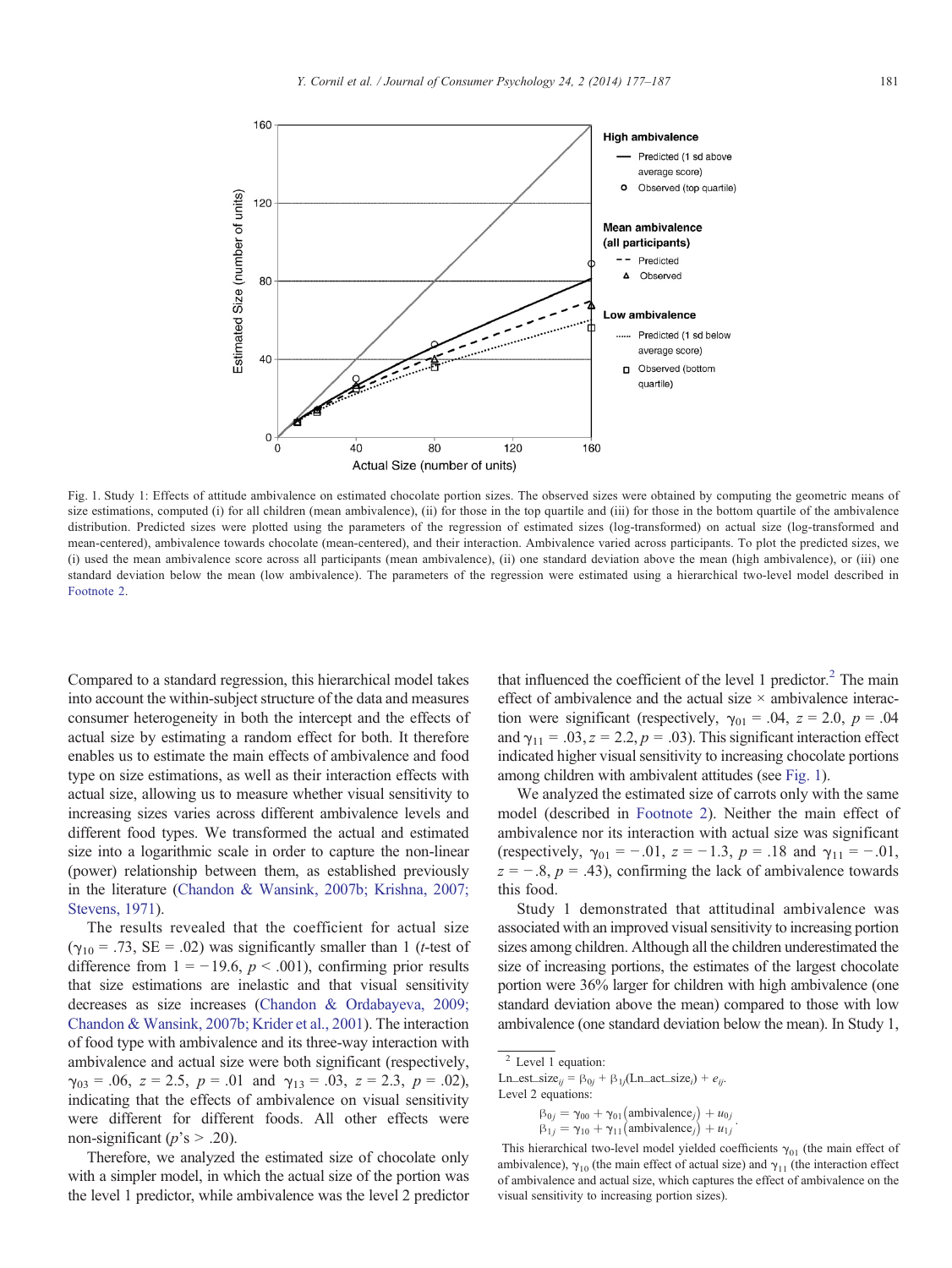<span id="page-5-0"></span>

Fig. 2. Study 2: Effects of manipulated ambivalence on size estimations. The observed sizes were obtained by computing the geometric means of the size estimations for each portion in the four experimental conditions: (i) high desire/high threat, (ii) low desire/low threat, (iii) high desire/low threat, and (iv) low desire/high threat. Predicted sizes were plotted using the parameters of the regression of estimated sizes (log-transformed) on actual size (log-transformed and mean-centered), the ambivalence score of each experimental condition (mean-centered), and their interaction. The parameters of the regression were estimated using a hierarchical two-level model described in Footnote 2.

attitudes were measured instead of being manipulated and children estimated portion sizes from photos. In Study 2, we tested whether these results would hold when directly manipulating food desirability and health threat perceptions (rather than measuring them), when estimating the size of actual food portions (rather than photos), and when the participants were adults (rather than children).

# Study 2: Effects of manipulated ambivalence on visual sensitivity of adults

#### Method

We recruited 115 adult students (52% female, 22 years old on average) at a European university in exchange for course credit. We used a  $2 \times 2 \times 3$  mixed design, with food labeling (unhealthy vs. healthy) and desire state (high vs. low) as between-subjects manipulations and portion size (73 g, 129 g, and 225 g) as a within-subject factor. We displayed four portions of gummy candies wrapped in transparent paper on a large table, told the participants the size of the smallest portion of candies (42 g), and asked them to estimate the size (in grams) of the remaining three portions.

The candies were labeled "gummy candies" in the unhealthy condition and "nutrition chews with Omega 3 and Vitamins" in the healthy condition. This manipulation was based on past research showing that nutrition labels such as "Omega 3" alleviate perceptions of unhealthiness without affecting the attractiveness of the product [\(Verbeke, Scholderer, & Lahteenmaki, 2009\)](#page-10-0). We also checked the effectiveness of this manipulation in a pre-test with 115 online participants. On a scale from 1 (very harmless to one's health) to 9 (very harmful to one's health), the "gummy candies" scored significantly higher ( $M = 5.9$ , SD = 1.9) than the "nutrition chews" ( $M = 4.2$ , SD = 2.2,  $F(1,113) = 18.1$ ,  $p < .001$ ). In the high desire condition, participants tasted half of one candy before providing their size estimates. Previous research has consistently shown that sampling a small amount of food activates desire and reward-seeking tendencies ([Brendl et al., 2003; Cornell,](#page-9-0) [Rodin, & Weingarten, 1989; Rodin, 1985; Wadhwa, Shiv, &](#page-9-0) [Nowlis, 2008\)](#page-9-0). Participants in the low desire condition did not taste anything. We expected that participants would feel more ambivalent about the candies if they both strongly desired the candies and believed them to be unhealthy.<sup>3</sup>

#### Results

We excluded from the analyses one estimate (out of 345) that was beyond 3 standard deviations from the mean [\(McClelland,](#page-9-0) [2000](#page-9-0)). Removing this outlier did not affect the statistical tests. We used the hierarchical regression described in Footnote 2. The dependent variable was the mean-centered logarithmic transformation of estimated size. The independent variables were the mean-centered logarithmic transformation of actual size, the mean-centered score of ambivalence, and their interaction.

<sup>&</sup>lt;sup>3</sup> At the end of the experiment, we also measured participants' implicit attitudes toward hedonic foods with two Implicit Association Tasks (IAT), one measuring desire and the other one measuring perceived threat and used these scores to measure implicit ambivalence. The effects of implicit and explicit ambivalence on visual sensitivity were similar. These results are available upon request from the corresponding author.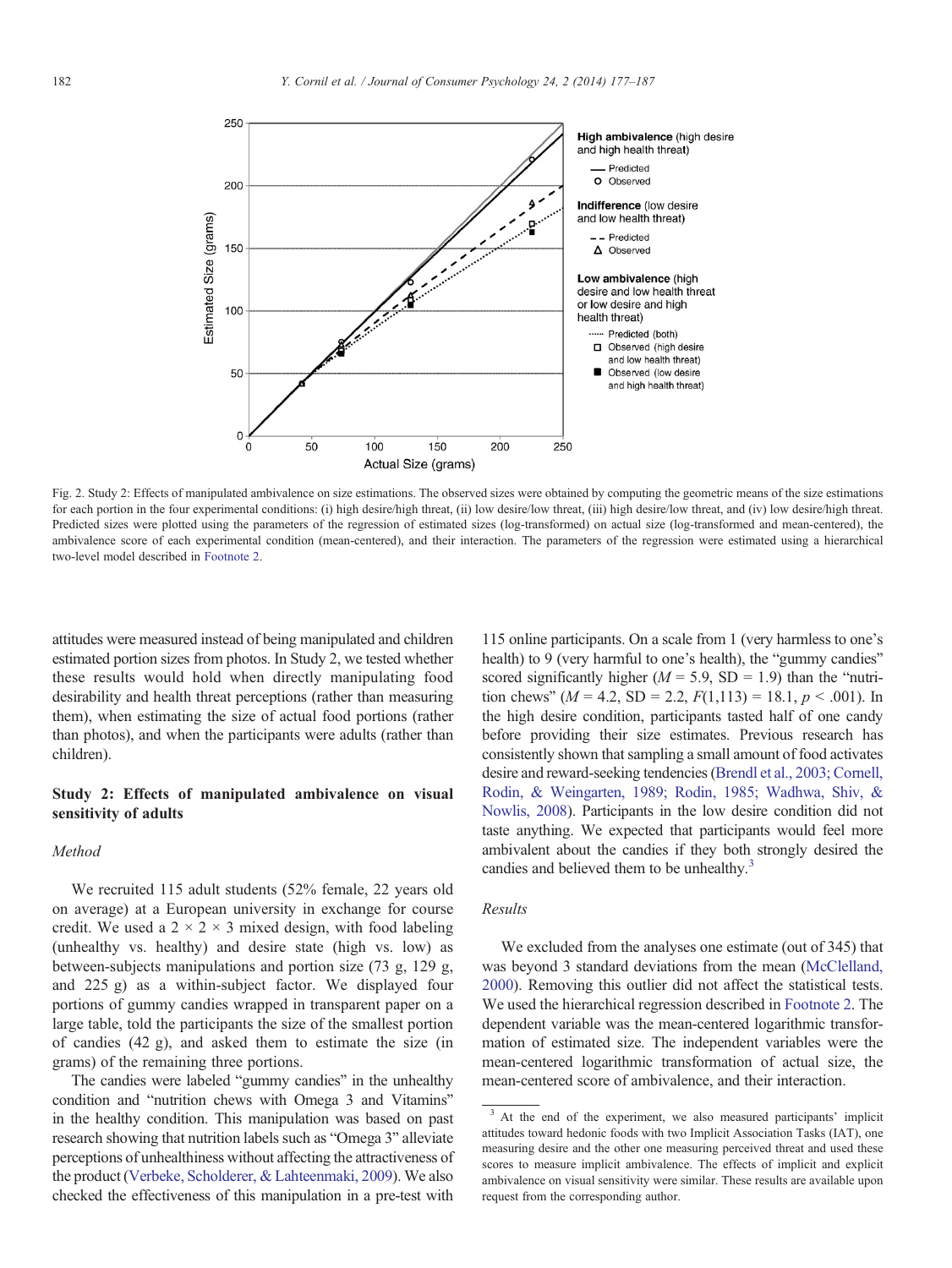We computed the ambivalence score based on the desire and threat manipulations. Desire assumed the value of 1 in the low desire condition and the value of 2 in the high desire condition. Threat perception assumed the value of 1 in the healthy condition and the value of 2 in the unhealthy condition. We applied the ambivalence formula  $3 * C - D$  to these values. As a result, ambivalence assumed the values of 4 in the high desire/high threat condition (3  $*$  2 – 2 = 4; high ambivalence), 2 in the low desire/low threat condition  $(3 * 1 - 1 = 2)$ ; medium ambivalence), and 1 in the high desire/low threat or low desire/high threat condition  $(3 * 1 - 2 = 1)$ ; low ambivalence).

The results revealed that the coefficient for actual size ( $\gamma_{10}$  =  $.87$ ,  $SE = .02$ ) was significantly smaller than 1 (*t*-test of difference from  $1 = -6.3$ ,  $p < .001$ ), as we expected. The main effect of manipulated ambivalence was statistically significant  $(\gamma_{01} = .05, z = 2.9, p = .004)$ . More importantly, the interaction of manipulated ambivalence with actual size was statistically significant and positive ( $\gamma_{11} = .05$ ,  $z = 2.8$ ,  $p = .005$ ). As shown in [Fig. 2,](#page-5-0) visual sensitivity to increasing portion sizes was highest when ambivalence was strong (high desire/high perceived threat condition), lowest when ambivalence was weak (when participants either perceived a high desire/low threat or a low desire/ high threat), and in-between when ambivalence was moderate (when participants were indifferent — low desire/low threat condition).

This ordering supports our hypothesis about the influence of ambivalence on visual sensitivity, and it contradicts the alternative dual-effect hypothesis which predicts lowest visual sensitivity in the low desire/low perceived threat condition. Instead, as [Fig. 2](#page-5-0) shows, high desire increases visual sensitivity in the high threat condition (when high desire increases ambivalence), but slightly reduces visual sensitivity in the low threat condition (when high desire reduces ambivalence). Likewise, a high perceived threat increases visual sensitivity in the high desire condition (when high threat increases ambivalence), but slightly reduces visual sensitivity in the low desire condition (when high threat reduces ambivalence). It is also remarkable that the estimated sizes are almost identical in the two low ambivalence conditions (low desire/high threat or high desire/low threat), as we expected.

#### Discussion

Study 2 replicated and extended the findings of Study 1 by showing that adults (vs. children) are visually more sensitive to portion size increases of actual food (vs. photos) when ambivalence towards the estimated food is manipulated (vs. measured). Inducing ambivalence by simultaneously boosting people's desire to eat the food (through sampling) and enhancing their perceptions of its unhealthiness (through labeling) increased portion size estimates by up to 19%, while boosting a perception of desire or unhealthiness alone reduced these estimates by up to 12% compared to the baseline (when neither desire nor health threat perceptions were induced). This further confirms that our results cannot be explained by the two main effects of desire and threat perceptions as well as the positive interaction between the two. Incidentally, the combination of adult respondents and actual food portions (vs. children and photos) led to more accurate size estimates than in Study 1.

One possible limitation of Study 2 is that ambivalence was induced by strong manipulations (sampling the food and changing the name of the food). Another is that we did not study at-risk consumers, for whom inaccurate size estimations are likely to be most harmful. In Study 3 we examined whether a common nutrition claim ("low fat") influenced size estimations among restrained and unrestrained eaters.

## Study 3: Effects of nutrition claims and restrained eating on size estimations

# Method

We recruited 116 adults (52% females, 39 years old on average) at a popular sports center in a European city in exchange for a chance to win a prize. The study used a  $2 \times 5$ mixed design, with anticipated health threat (chips labeled as "regular" vs. "low-fat") as a between-subjects manipulation and five portions of chips as a within-subjects factor. We provided participants with photos of six different portions of potato chips on plates of identical size with a white background, told them the number of calories in the smallest portion, and asked them to estimate the number of calories in the remaining five portions. We measured size in calories to test the robustness of the results across a wide variety of measures (number of units, weight, calories). Building on [Wansink and Chandon \(2006\)](#page-10-0), we manipulated the health threat by adding a "33% less fat" label next to the chips or no label. We measured restrained eating using the Dutch Eating Behavior Questionnaire [\(van](#page-10-0) [Strien, Frijters, Bergers, & Defares, 1986](#page-10-0)), which includes 10 items (e.g., "Do you watch exactly what you eat?", "Do you deliberately eat foods that are slimming?") and uses a 5-point scale ("never," "seldom," "sometimes," "often," "very often").

By definition, restrained eaters are especially likely to hold ambivalent attitudes towards food because they pursue two conflicting goals: the goal of enjoying tasty food and the goal of pursuing a healthy diet ([Herman & Polivy, 1980; Stroebe et al.,](#page-9-0) [2013](#page-9-0)). As a result, they exhibit a particularly high degree of attitudinal ambivalence when exposed to hedonic (unhealthy) food stimuli [\(Papies et al., 2009](#page-9-0)). In addition, health and nutrition claims tend to reduce ambivalence towards hedonic foods ([Wansink & Chandon, 2006\)](#page-10-0), especially among restrained eaters ([Scott, Nowlis, Mandel, & Morales, 2008](#page-10-0)). We would therefore expect visual sensitivity to be highest for restrained eaters evaluating regular chips (high ambivalence condition), inbetween for unrestrained eaters evaluating low-fat chips (indifference), and lowest for either restrained eaters evaluating low-fat chips or for unrestrained eaters evaluating regular chips (low ambivalence).

## Results and discussion

There were no outliers in the data of Study 3. To compute the ambivalence score using the  $3 * C - D$  formula, we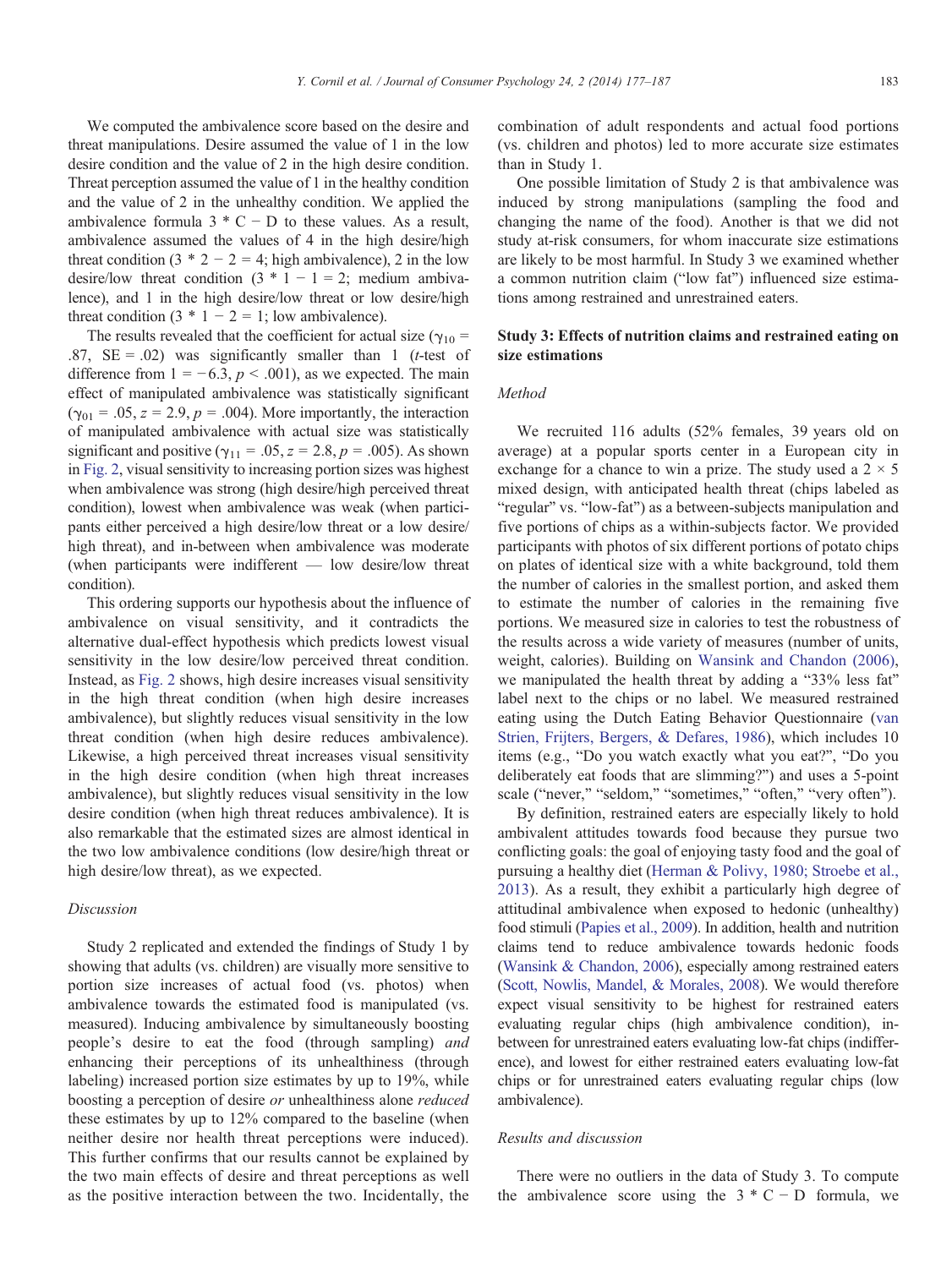assigned a value of 1 to the low threat ("low-fat claim") condition, and 2 in the high threat ("no claim") condition. We rescaled the restrained eating tendency scores so that they varied between 1 and 2. We estimated the hierarchical model described in Footnote 2, using the same dependent variable (estimated size) and independent variables (actual size, ambivalence, and their interaction) as in Study 2.

The coefficient of actual size was statistically smaller than 1  $(\gamma_{10} = .75, \text{SE} = .02, t = -20.2, p < .001)$ , as in the other studies. Although the main effect of ambivalence was not significant  $(p > .50)$ , its interaction with size was statistically significant and positive  $(\gamma_{11} = .08, z = 3.3, p < .001)$ , indicating that ambivalence improved visual sensitivity to increasing portion sizes.

To illustrate the effects of restrained eating and nutrition claims on ambivalence, we categorized participants in the top quartile of the DEBQ scale as "high restrained eaters" and those in the bottom quartile as "low restrained eaters." This dichotomy is commonly used in medical research on eating disorders to more clearly discern differences between low and high restrained eaters (e.g. [Bohon, Eric, & Sonja, 2009; Cooper,](#page-9-0) [Gillian, Rachel, Kate, & Adrian, 2006\)](#page-9-0). We obtained similar results with a simple median split, and still, we used the continuous measure of restrained eating in the regression analysis. We then created three groups: high ambivalence (restrained eaters and regular chips), indifference (low restrained eaters and low-fat chips) and a low ambivalence group, with participants who were either high restrained eaters in the low-fat chip condition or low restrained eaters in the regular chip condition. Fig. 3 shows that, as expected, size estimates were 53% higher in the high ambivalence than in the low ambivalence groups, and that the size estimates of the indifference group were in-between the two.

Study 3 provides evidence that restrained eaters are actually better estimators of increasing portion sizes of unhealthy foods. This extends previous findings that hedonic foods appear larger to restrained (vs. unrestrained) eaters [\(van](#page-10-0) [Koningsbruggen et al., 2011\)](#page-10-0) by showing that this main effect is accompanied by an interaction with actual size, suggesting that restrained eaters are also more sensitive to increasing portion sizes. Study 3 also shows that nutrition claims like "33% less fat" ironically reduce the accuracy of size estimates of restrained eaters — the group most likely to pay particular attention to such claims. It is also remarkable that although restrained eaters are visually more sensitive to increasing portion sizes of hedonic foods, past research has found that they tend to under-report the amount of hedonic food they consume ([Bathalon et al., 2000; Livingstone & Black, 2003\)](#page-9-0). This suggests that the underreporting of consumed calories cannot be explained by biases in visual perception, and is likely driven by motives such as self-presentation.

#### General discussion

The results of three studies show that attitude ambivalence—desiring a food but at the same time perceiving it as unhealthy—enhances visual sensitivity to increasing portion size. Since people tend to underestimate increasing portion, meal and package sizes, enhanced sensitivity improves the accuracy of portion size estimates. This effect holds among children as well as adults, when ambivalence is chronic (e.g., for restrained eaters), or experimentally induced by sampling food and manipulating food descriptions or nutrition claims. Importantly, we found that attitude ambivalence better predicts visual sensitivity to



Fig. 3. Study 3: Effects of ambivalence on size estimations. The observed sizes were obtained by computing the geometric means of the size estimations for each portion for (i) the top-quartile of restrained eaters in the regular chips condition (high ambivalence), (ii) the bottom-quartile of restrained eaters in the low-fat chips condition (indifference), (iii) the top-quartile of restrained eaters in the low-fat chips condition (low ambivalence condition) and (iv) the bottom-quartile of restrained eaters in the regular chips condition (low ambivalence condition). Predicted sizes were plotted using the parameters of the regression of estimated sizes (log-transformed) on actual size (log-transformed and mean-centered), the mean centered measure of ambivalence, and their interaction, using the mean score of ambivalence (indifference condition), one standard deviation above and below the mean for the high ambivalence and low ambivalence conditions, respectively. The parameters of the regression were estimated using a hierarchical two-level model described in Footnote 2.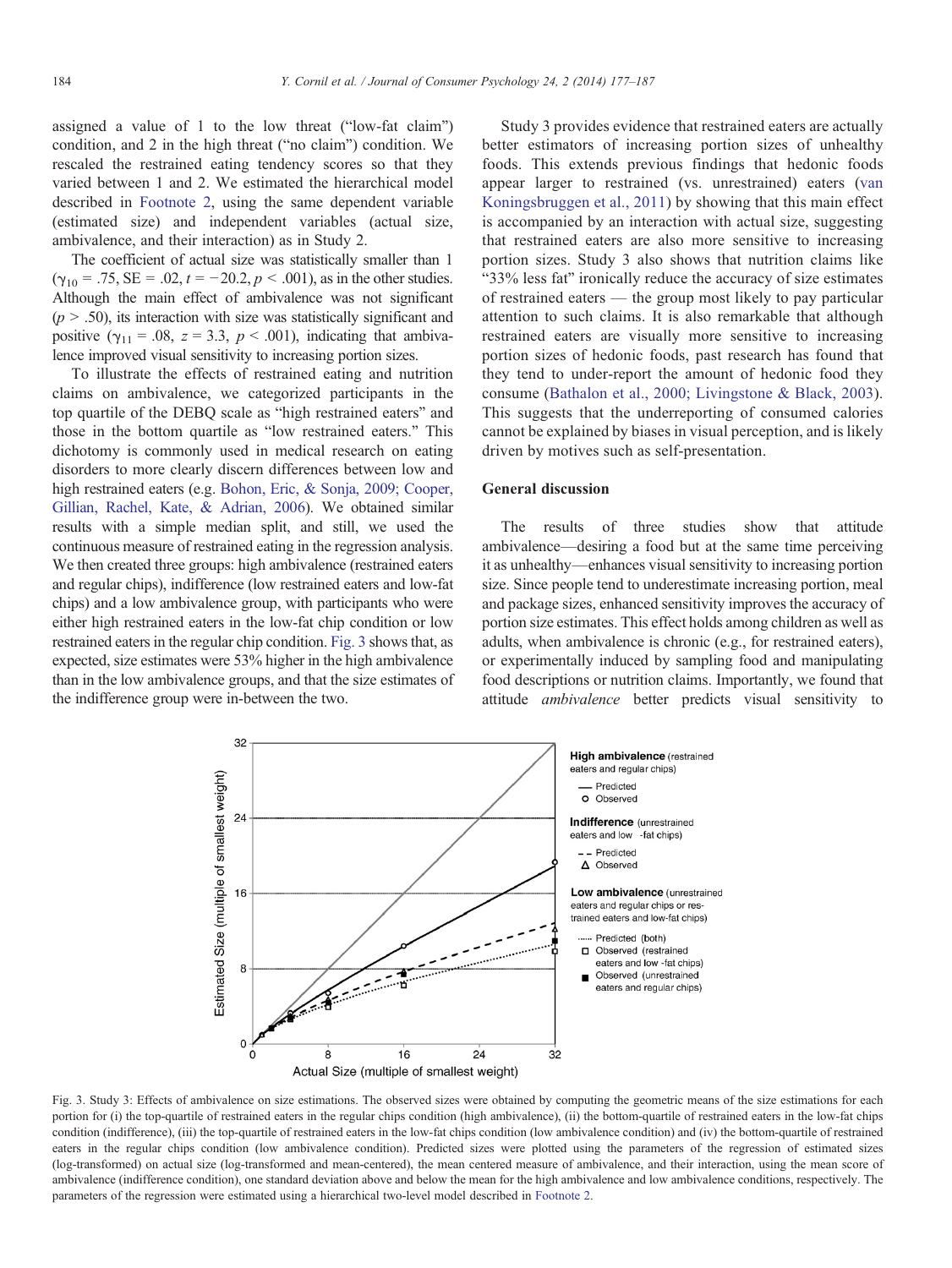<span id="page-8-0"></span>increasing portion size than the two main effects of desire and perceived unhealthiness and their positive interaction.

These findings have important implications for marketing, public health and consumer research. First, they offer a new tool for marketers and policy makers who wish to improve consumers' portion size perceptions. While past research has focused on managing the design properties of food packages and portions to help people assess food quantity ([Chandon, 2013; Ordabayeva &](#page-9-0) [Chandon, 2013; Raghubir & Krishna, 1999; Wansink & Van](#page-9-0) [Ittersum, 2003\)](#page-9-0), our findings suggest that size estimations can be changed by shifting consumer attitudes about food without requiring any changes to its physical attributes. This could be done, for example, by highlighting the inherent conflict between the desirability and healthiness of hedonic foods prior to the consumption decision.

Our findings also contribute to the literature on the underestimation of increasing portion sizes by examining the effects of individual-specific and food-specific factors such as attitudes rather than stimulus-specific factors like the size and shape of food portions and packages. In particular, this is the first study to explain some of the large intra- and inter-personal variations in the accuracy of size estimations observed in previous research. Our work also contributes to the literature on motivated perception by suggesting that conflict between multiple goals, attitudes, and preferences, and the resulting ambivalence that it creates, have an important role in shaping perception. Furthermore, it extends the literature on goal conflict into the domain of sensory perception by showing that goal conflict may sharpen individuals' sensory perception and safeguard against misjudging portion size changes. In particular, our finding that restrained eaters are more visually sensitive to supersized portions of hedonic foods suggests that biased size perceptions cannot fully explain why these individuals are prone to overindulging in such foods ([Herman & Polivy, 1980](#page-9-0)). Conversely, our finding that restrained eaters are less visually sensitive to supersizing when the food is non-threatening is consistent with previous findings that these individuals are more prone to overeating when food is positioned as healthy [\(Chandon & Wansink, 2007a; Provencher, Polivy, &](#page-9-0) [Herman, 2008; Scott et al., 2008](#page-9-0)).

An important future direction could be to continue to explore the effects of individual characteristics that are related to ambivalence, starting with the acceptance of duality and conflicting emotions ([Williams & Aaker, 2002](#page-10-0)). It would also be interesting to understand why restrained eating, but not body-mass index, is associated with visual sensitivity. One explanation could be that, unlike restrained eaters, overweight people are not necessarily ambivalent towards food [\(Papies et](#page-9-0) [al., 2009; Urland & Ito, 2005\)](#page-9-0). Another possibility is that recent weight gain, rather than body mass per se, drives people's sensitivity to portion sizes, as suggested by the latest findings that weight gain is associated with increases in both impulsiveness and deliberation ([Sutin et al., 2013](#page-10-0)).

Furthermore, it would be interesting to explore how exactly attitude ambivalence improves visual sensitivity, a question that has generated considerable debate (Balcetis & Cole, 2013). Analyses of eye movements could shed light on whether ambivalence increases visual sensitivity by focusing and sustaining attention on the food or by drawing attention to the less salient, and thus neglected, physical dimensions of the portions [\(Krider et al., 2001\)](#page-9-0). More generally, [Krishna \(2012\)](#page-9-0) has suggested that the link between sensory perception and attitudes can be both cognitive and affective. Since attitudinal ambivalence is a conflict between the affective desire for food and a cognitive concern about its long-term health consequences [\(Shiv &](#page-10-0) [Fedorikhin, 1999; Stroebe et al., 2013\)](#page-10-0), it would be interesting to use advanced imaging techniques to map the effects of ambivalence on brain areas associated with both cognitive and affective processes ([Petrovich, 2011; Stoeckel et al., 2008](#page-9-0)).

Future research could also explore the impact of attitudinal ambivalence on other perceptual and sensory tasks, such as the estimation of portion downsizing. While a recent study by [Ordabayeva and Chandon \(2013\)](#page-9-0) examined how people underestimated the magnitude of size reductions as well as size increases, it did not look at the effects of ambivalence. It would also be interesting to test whether similar effects emerge when participants are asked to judge the magnitude of changes between portions directly (e.g., "how much bigger is the larger portion, in grams?") instead of judging the absolute sizes of all the portions. Furthermore, it would be relevant to test whether ambivalence effects arise when container size is varied in addition to portion size (in our Studies 1 and 3, container size was held consistent). On the one hand, holding container size constant could increase estimation accuracy by making the gap between the growing food portion and the constant plate contour more salient ([Van Ittersum & Wansink, 2012](#page-10-0)). On the other hand, container size in and of itself could contribute to the conflict experienced by ambivalent individuals (e.g., restrained eaters).

Finally, future research should look beyond sensory perception to examine the behavioral consequences of increased visual sensitivity. Balcetis and Cole (2013), for example, posit that the finality of heightened visual perception is to prepare people to engage in action with the objects. For instance, desired (or threatening) objects may loom larger (or closer) in order to facilitate approach or avoidance actions. It would be useful to know what actions prompted by changes in visual perception are triggered by attitude ambivalence.

#### Acknowledgements

We thank the anonymous reviewers and the Editors for their valuable feedback.

## Appendix A. Supplementary data

Supplementary data to this article can be found online at <http://dx.doi.org/10.1016/j.jcps.2013.09.007>.

### References

- Alter, A. L., & Balcetis, E. (2011). [Fondness makes the distance grow shorter:](http://refhub.elsevier.com/S1057-7408(13)00086-7/rf0005) [Desired locations seem closer because they seem more vivid.](http://refhub.elsevier.com/S1057-7408(13)00086-7/rf0005) Journal of [Experimental Social Psychology](http://refhub.elsevier.com/S1057-7408(13)00086-7/rf0005), 47, 16–21.
- Balcetis, E., & Cole, S. (2013). [Motivated distance perception serves action](http://refhub.elsevier.com/S1057-7408(13)00086-7/rf0365) regulation. [Sydney symposium of social psychology](http://refhub.elsevier.com/S1057-7408(13)00086-7/rf0365).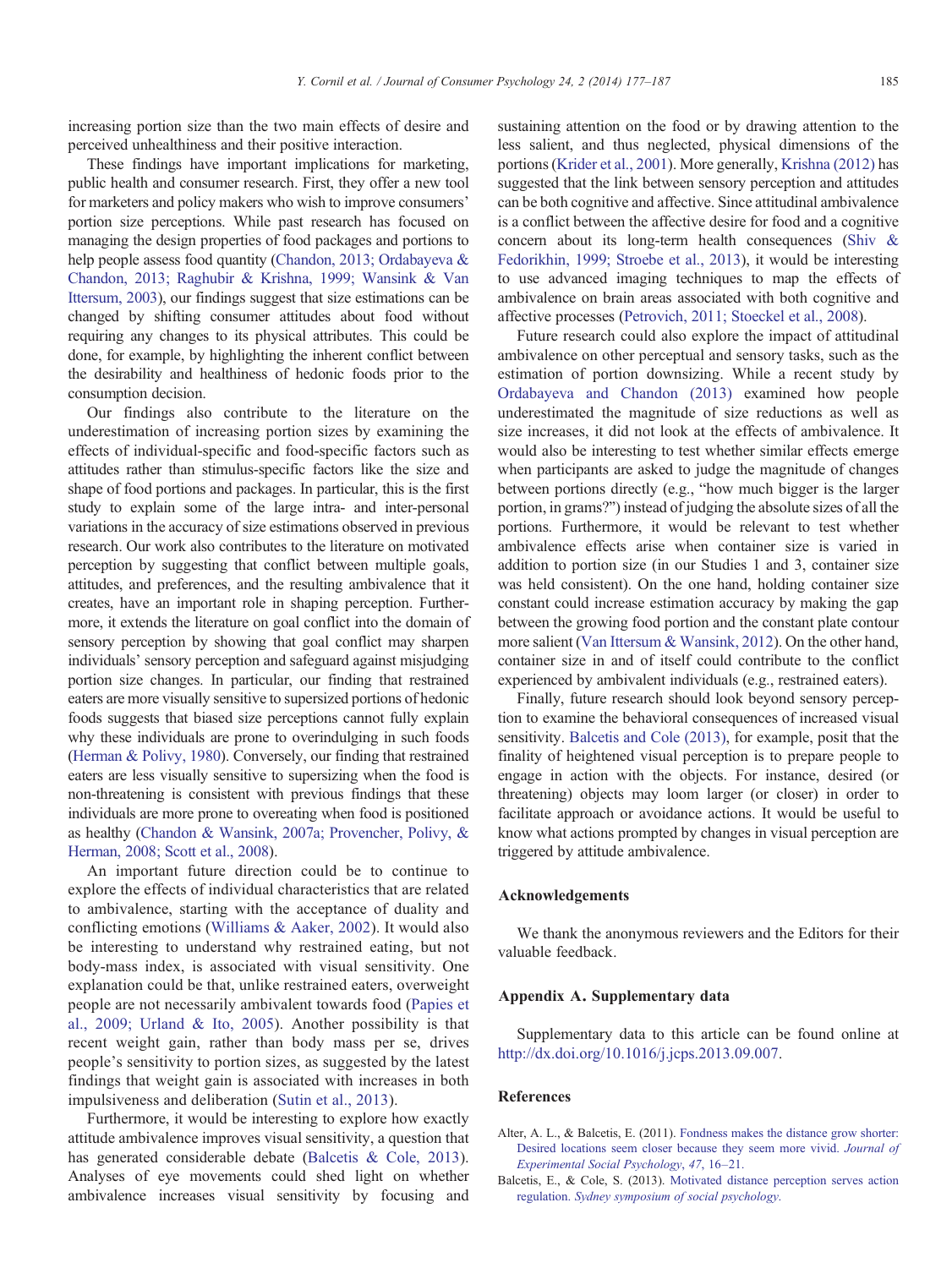- <span id="page-9-0"></span>Balcetis, E., & Dunning, D. (2010a). [Wishful seeing: More desired objects are](http://refhub.elsevier.com/S1057-7408(13)00086-7/rf0010) seen as closer. [Psychological Science](http://refhub.elsevier.com/S1057-7408(13)00086-7/rf0010), 21, 147–152.
- Balcetis, E., & Dunning, D. (2010b). [Wishful seeing: Motivational influences](http://refhub.elsevier.com/S1057-7408(13)00086-7/rf0015) [on visual perception of the physical environment. In E. Balcetis, & D.](http://refhub.elsevier.com/S1057-7408(13)00086-7/rf0015) Dunning (Eds.), [Social psychology of visual perception](http://refhub.elsevier.com/S1057-7408(13)00086-7/rf0015). New York: [Psychology Press.](http://refhub.elsevier.com/S1057-7408(13)00086-7/rf0015)
- Bathalon, G. P., Tucker, K. L., Hays, N. P., Vinken, A. G., Greenberg, A. S., McCrory, M. A., et al. (2000). [Psychological measures of eating behavior](http://refhub.elsevier.com/S1057-7408(13)00086-7/rf0020) [and the accuracy of 3 common dietary assessment methods in healthy](http://refhub.elsevier.com/S1057-7408(13)00086-7/rf0020) postmenopausal women. [American Journal of Clinical Nutrition](http://refhub.elsevier.com/S1057-7408(13)00086-7/rf0020), 71, 739–745.
- Bohon, C., Eric, S., & Sonja, S. (2009). [Female emotional eaters show](http://refhub.elsevier.com/S1057-7408(13)00086-7/rf0025) [abnormalities in consummatory and anticipatory food reward: A functional](http://refhub.elsevier.com/S1057-7408(13)00086-7/rf0025) magnetic resonance imaging study. [International Journal of Eating Disorders](http://refhub.elsevier.com/S1057-7408(13)00086-7/rf0025), 42[, 210](http://refhub.elsevier.com/S1057-7408(13)00086-7/rf0025)–221.
- Brendl, C. M., Markman, A. B., & Messner, C. (2003). [The devaluation effect:](http://refhub.elsevier.com/S1057-7408(13)00086-7/rf0030) [Activating a need devalues unrelated objects.](http://refhub.elsevier.com/S1057-7408(13)00086-7/rf0030) Journal of Consumer Research, 29[, 463](http://refhub.elsevier.com/S1057-7408(13)00086-7/rf0030)–473.
- Bruner, J. S., & Goodman, C. C. (1947). [Value and need as organizing factors](http://refhub.elsevier.com/S1057-7408(13)00086-7/rf0035) in perception. [The Journal of Abnormal and Social Psychology](http://refhub.elsevier.com/S1057-7408(13)00086-7/rf0035), 42, 33–44.
- Bruner, J. S., & Minturn, A. L. (1955). [Perceptual identification and perceptual](http://refhub.elsevier.com/S1057-7408(13)00086-7/rf0040) organisation. [Journal of General Psychology](http://refhub.elsevier.com/S1057-7408(13)00086-7/rf0040), 53.
- Carrasco, M. (2011). [Visual attention: The past 25 years.](http://refhub.elsevier.com/S1057-7408(13)00086-7/rf0045) Vision Research, 51, 1484–[1525.](http://refhub.elsevier.com/S1057-7408(13)00086-7/rf0045)
- Chandon, P. (2013). [How package design and packaged-based marketing](http://refhub.elsevier.com/S1057-7408(13)00086-7/rf0050) claims lead to overeating. [Applied Economic Perspectives and Policy](http://refhub.elsevier.com/S1057-7408(13)00086-7/rf0050), 35, 7–[31.](http://refhub.elsevier.com/S1057-7408(13)00086-7/rf0050)
- Chandon, P., & Ordabayeva, N. (2009). [Supersize in one dimension, downsize](http://refhub.elsevier.com/S1057-7408(13)00086-7/rf0055) [in three dimensions: Effects of spatial dimensionality on size perceptions](http://refhub.elsevier.com/S1057-7408(13)00086-7/rf0055) and preferences. [Journal of Marketing Research](http://refhub.elsevier.com/S1057-7408(13)00086-7/rf0055), 46, 739–753.
- Chandon, P., & Wansink, B. (2007a). [The biasing health halos of fast-food](http://refhub.elsevier.com/S1057-7408(13)00086-7/rf0060) [restaurant health claims: Lower calorie estimates and higher side-dish](http://refhub.elsevier.com/S1057-7408(13)00086-7/rf0060) consumption intentions. [Journal of Consumer Research](http://refhub.elsevier.com/S1057-7408(13)00086-7/rf0060), 34, 301–314.
- Chandon, P., & Wansink, B. (2007b). [Is obesity caused by calorie underestima](http://refhub.elsevier.com/S1057-7408(13)00086-7/rf0065)[tion? A psychophysical model of meal size estimation.](http://refhub.elsevier.com/S1057-7408(13)00086-7/rf0065) Journal of Marketing [Research](http://refhub.elsevier.com/S1057-7408(13)00086-7/rf0065), 44, 84–99.
- Cole, S., Balcetis, E., & Dunning, D. (2012). [Affective signals of threat increase](http://refhub.elsevier.com/S1057-7408(13)00086-7/rf0070) perceived proximity. [Psychological Science](http://refhub.elsevier.com/S1057-7408(13)00086-7/rf0070), 24, 34–40.
- Cooper, M. J., Gillian, T., Rachel, W., Kate, S., & Adrian, W. (2006). [Assessing](http://refhub.elsevier.com/S1057-7408(13)00086-7/rf0075) [eating disorder thoughts and behaviors: The development and preliminary](http://refhub.elsevier.com/S1057-7408(13)00086-7/rf0075) [evaluation of two questionnaires.](http://refhub.elsevier.com/S1057-7408(13)00086-7/rf0075) Cognitive Therapy & Research, 30, 551–[570.](http://refhub.elsevier.com/S1057-7408(13)00086-7/rf0075)
- Cornell, C. E., Rodin, J., & Weingarten, H. (1989). [Stimulus-induced eating](http://refhub.elsevier.com/S1057-7408(13)00086-7/rf0080) when satiated. [Physiology & Behavior](http://refhub.elsevier.com/S1057-7408(13)00086-7/rf0080), 45, 695–704.
- Deng, X., & Kahn, B. E. (2009). [Is your product on the right side? The](http://refhub.elsevier.com/S1057-7408(13)00086-7/rf0085) 'location effect' [on perceived product heaviness and package evaluation.](http://refhub.elsevier.com/S1057-7408(13)00086-7/rf0085) Journal of [Marketing Research](http://refhub.elsevier.com/S1057-7408(13)00086-7/rf0085), 46, 725–738.
- Dubois, D., Rucker, D. D., & Galinsky, A. D. (2010). [The accentuation bias:](http://refhub.elsevier.com/S1057-7408(13)00086-7/rf0370) [money literally looms larger \(and sometimes smaller\) to the powerless.](http://refhub.elsevier.com/S1057-7408(13)00086-7/rf0370) [Social Psychological and Personality Science](http://refhub.elsevier.com/S1057-7408(13)00086-7/rf0370), 4, 199–205.
- Dunning, D., & Balcetis, E. (2013). [Wishful seeing: How preferences shape](http://refhub.elsevier.com/S1057-7408(13)00086-7/rf0095) visual perception. [Current Directions in Psychological Science](http://refhub.elsevier.com/S1057-7408(13)00086-7/rf0095), 22, 33–37.
- Erdelyi, M. H. (1974). [A new look at the new look: Perceptual defense and](http://refhub.elsevier.com/S1057-7408(13)00086-7/rf0100) perceptual vigilance. [Psychological Review](http://refhub.elsevier.com/S1057-7408(13)00086-7/rf0100), 81, 1–24.
- Folkes, V., & Matta, S. (2004). [The effect of package shape on consumers'](http://refhub.elsevier.com/S1057-7408(13)00086-7/rf0105) [judgments of product volume: Attention as a mental contaminant.](http://refhub.elsevier.com/S1057-7408(13)00086-7/rf0105) Journal [of Consumer Research](http://refhub.elsevier.com/S1057-7408(13)00086-7/rf0105), 31, 390–401.
- Gelman, A., & Hill, J. (2007). [Data analysis using regression and multilevel/](http://refhub.elsevier.com/S1057-7408(13)00086-7/rf0375) hierarchical models. [Cambridge; New York: Cambridge University Press.](http://refhub.elsevier.com/S1057-7408(13)00086-7/rf0375)
- Herman, C. P., & Polivy, J. (1980). [Restrained eating. In A. J. Stunkard \(Ed.\),](http://refhub.elsevier.com/S1057-7408(13)00086-7/rf0110) Obesity (pp. 208–[225\). Philadelphia: W.B. Sanders.](http://refhub.elsevier.com/S1057-7408(13)00086-7/rf0110)
- Hollitt, S., Kemps, E., Tiggemann, M., Smeets, E., & Mills, J. S. (2010). [Components of attentional bias for food cues among restrained eaters.](http://refhub.elsevier.com/S1057-7408(13)00086-7/rf0115) [Appetite](http://refhub.elsevier.com/S1057-7408(13)00086-7/rf0115), 54, 309–313.
- Hu, Y., & Goodale, M. A. (2000). [Grasping after a delay shifts size-scaling from](http://refhub.elsevier.com/S1057-7408(13)00086-7/rf0120) absolute to relative metrics. [Journal of Cognitive Neuroscience](http://refhub.elsevier.com/S1057-7408(13)00086-7/rf0120), 12, 856–868.
- Kaplan, K. J. (1972). [On the ambivalence-indifference problem in attitude theory](http://refhub.elsevier.com/S1057-7408(13)00086-7/rf0125) [and measurement: A suggested modification of the semantic differential](http://refhub.elsevier.com/S1057-7408(13)00086-7/rf0125) technique. [Psychological Bulletin](http://refhub.elsevier.com/S1057-7408(13)00086-7/rf0125), 77, 361–372.
- Katz, D. L. (2013). [Childhood obesity trends in 2013: Mind, matter, and](http://refhub.elsevier.com/S1057-7408(13)00086-7/rf0130) message. [Childhood Obesity](http://refhub.elsevier.com/S1057-7408(13)00086-7/rf0130), 9, 1–2.
- Krider, R. E., Raghubir, P., & Krishna, A. (2001). [Pizzas: Pi or square?](http://refhub.elsevier.com/S1057-7408(13)00086-7/rf0135) [Psychophysical biases in area comparisons.](http://refhub.elsevier.com/S1057-7408(13)00086-7/rf0135) Marketing Science, 20, 405–425.
- Krishna, A. (2006). [Interaction of senses: The effect of vision versus touch on](http://refhub.elsevier.com/S1057-7408(13)00086-7/rf0140) the elongation bias. [Journal of Consumer Research](http://refhub.elsevier.com/S1057-7408(13)00086-7/rf0140), 32, 557–566.
- Krishna, A. (2007). [Spatial perception research: An integrative review of](http://refhub.elsevier.com/S1057-7408(13)00086-7/rf0145) [length, area, volume and number perception. In M. Wedel, & R. Pieters](http://refhub.elsevier.com/S1057-7408(13)00086-7/rf0145) (Eds.), [Visual marketing: From attention to action](http://refhub.elsevier.com/S1057-7408(13)00086-7/rf0145) (pp. 167–193). New [York: Lawrence Erlbaum Associates.](http://refhub.elsevier.com/S1057-7408(13)00086-7/rf0145)
- Krishna, A. (2012). [An integrative review of sensory marketing: Engaging the](http://refhub.elsevier.com/S1057-7408(13)00086-7/rf0150) [senses to affect perception, judgment and behavior.](http://refhub.elsevier.com/S1057-7408(13)00086-7/rf0150) Journal of Consumer [Psychology](http://refhub.elsevier.com/S1057-7408(13)00086-7/rf0150), 22, 332–351.
- Lennard, D., Mitchell, V. -W., McGoldrick, P., & Betts, E. (2001). [Why](http://refhub.elsevier.com/S1057-7408(13)00086-7/rf0155) [consumers under-use food quantity indicators.](http://refhub.elsevier.com/S1057-7408(13)00086-7/rf0155) The International Review of [Retail, Distribution and Consumer Research](http://refhub.elsevier.com/S1057-7408(13)00086-7/rf0155), 11, 177–199.
- Livingstone, M. B. E., & Black, A. E. (2003). [Markers of the validity of](http://refhub.elsevier.com/S1057-7408(13)00086-7/rf0160) [reported energy intake.](http://refhub.elsevier.com/S1057-7408(13)00086-7/rf0160) Journal of Nutrition, 133, 895s–920s.
- Maio, G. R., Greenland, K., Bernard, M., & Esses, V. M. (2001). [Effects of](http://refhub.elsevier.com/S1057-7408(13)00086-7/rf0165) [intergroup ambivalence on information processing: The role of physiological](http://refhub.elsevier.com/S1057-7408(13)00086-7/rf0165) arousal. [Group Processes & Intergroup Relations](http://refhub.elsevier.com/S1057-7408(13)00086-7/rf0165), 4, 355–372.
- McClelland, G. H. (2000). [Nasty data: Unruly, ill-mannered observations can](http://refhub.elsevier.com/S1057-7408(13)00086-7/rf0380) [ruin your analysis. In H. T. R. C. M. Judd \(Ed.\),](http://refhub.elsevier.com/S1057-7408(13)00086-7/rf0380) Handbook of research [methods in social and personality psychology](http://refhub.elsevier.com/S1057-7408(13)00086-7/rf0380) (pp. 393). Cambridge, UK: [Cambridge University Press.](http://refhub.elsevier.com/S1057-7408(13)00086-7/rf0380)
- Nestle, M. (2003). [Increasing portion sizes in American diets: More calories,](http://refhub.elsevier.com/S1057-7408(13)00086-7/rf0175) more obesity. [Journal of the American Dietetic Association](http://refhub.elsevier.com/S1057-7408(13)00086-7/rf0175), 103, 39–40.
- Nielsen, S. J., & Popkin, B. M. (2003). [Patterns and trends in food portion sizes,](http://refhub.elsevier.com/S1057-7408(13)00086-7/rf0180) 1977–1998. [Journal of the American Medical Association](http://refhub.elsevier.com/S1057-7408(13)00086-7/rf0180), 289, 450–453.
- Ohman, A., Flykt, A., & Esteves, F. (2001). [Emotion drives attention: Detecting](http://refhub.elsevier.com/S1057-7408(13)00086-7/rf0185) the snake in the grass. [Journal of Experimental Psychology. General](http://refhub.elsevier.com/S1057-7408(13)00086-7/rf0185), 130, 466–[478.](http://refhub.elsevier.com/S1057-7408(13)00086-7/rf0185)
- Ordabayeva, N., & Chandon, P. (2013). [Predicting and managing consumers'](http://refhub.elsevier.com/S1057-7408(13)00086-7/rf0190) [package size impressions.](http://refhub.elsevier.com/S1057-7408(13)00086-7/rf0190) Journal of Marketing, 77, 123–137.
- Overduin, J., Jansen, A., & Louwerse, E. (1995). [Stroop interference and](http://refhub.elsevier.com/S1057-7408(13)00086-7/rf0195) food-intake. [International Journal of Eating Disorders](http://refhub.elsevier.com/S1057-7408(13)00086-7/rf0195), 18, 277–285.
- Papies, E. K., Stroebe, W., & Aarts, H. (2008). [The allure of forbidden food: On](http://refhub.elsevier.com/S1057-7408(13)00086-7/rf0200) [the role of attention in self-regulation.](http://refhub.elsevier.com/S1057-7408(13)00086-7/rf0200) Journal of Experimental Social [Psychology](http://refhub.elsevier.com/S1057-7408(13)00086-7/rf0200), 44, 1283–1292.
- Papies, E. K., Stroebe, W., & Aarts, H. (2009). [Who likes it more? Restrained](http://refhub.elsevier.com/S1057-7408(13)00086-7/rf0205) [eaters' implicit attitudes towards food.](http://refhub.elsevier.com/S1057-7408(13)00086-7/rf0205) Appetite, 53, 279–287.
- Petrovich, G. D. (2011). [Learning and the motivation to eat: Forebrain circuitry.](http://refhub.elsevier.com/S1057-7408(13)00086-7/rf0210) [Physiology and Behavior](http://refhub.elsevier.com/S1057-7408(13)00086-7/rf0210), 104, 582–589.
- Priester, J. R., & Petty, R. E. (1996). [The gradual threshold model of](http://refhub.elsevier.com/S1057-7408(13)00086-7/rf0215) [ambivalence: Relating the positive and negative bases of attitudes to subjective](http://refhub.elsevier.com/S1057-7408(13)00086-7/rf0215) ambivalence. [Journal of Personality and Social Psychology](http://refhub.elsevier.com/S1057-7408(13)00086-7/rf0215), 71, 431–449.
- Proffitt, D. R. (2006). [Embodied perception and the economy of action.](http://refhub.elsevier.com/S1057-7408(13)00086-7/rf0220) [Perspectives on Psychological Science](http://refhub.elsevier.com/S1057-7408(13)00086-7/rf0220), 1, 110–122.
- Provencher, V., Polivy, J., & Herman, C. P. (2008). [Perceived healthiness of](http://refhub.elsevier.com/S1057-7408(13)00086-7/rf0385) [food. If it's healthy, you can eat more!](http://refhub.elsevier.com/S1057-7408(13)00086-7/rf0385) Appetite, 52, 340–344.
- Rabe-Hesketh, S., & Skrondal, A. (2012). [Multilevel and longitudinal modeling](http://refhub.elsevier.com/S1057-7408(13)00086-7/rf0390) using Stata [\(3rd ed.\)College Station, Tex: Stata Press Publication.](http://refhub.elsevier.com/S1057-7408(13)00086-7/rf0390)
- Raghubir, P., & Krishna, A. (1999). [Vital dimensions in volume perception: Can](http://refhub.elsevier.com/S1057-7408(13)00086-7/rf0225) the eye fool the stomach? [Journal of Marketing Research](http://refhub.elsevier.com/S1057-7408(13)00086-7/rf0225), 36, 313–326.
- Raghunathan, R., Naylor, R. W., & Hoyer, W. D. (2006). The unhealthy  $=$  tasty [intuition and its effects on taste inferences, enjoyment, and choice of food](http://refhub.elsevier.com/S1057-7408(13)00086-7/rf0230) products. [Journal of Marketing](http://refhub.elsevier.com/S1057-7408(13)00086-7/rf0230), 70, 170–184.
- Ramanathan, S., & Williams, P. (2007). [Immediate and delayed emotional](http://refhub.elsevier.com/S1057-7408(13)00086-7/rf0235) [consequences of indulgence: The moderating influence of personality type](http://refhub.elsevier.com/S1057-7408(13)00086-7/rf0235) on mixed emotions. [Journal of Consumer Research](http://refhub.elsevier.com/S1057-7408(13)00086-7/rf0235), 34, 212–223.
- Rodin, J. (1985). [Insulin levels, hunger, and food intake: An example of](http://refhub.elsevier.com/S1057-7408(13)00086-7/rf0240) [feedback loops in body weight regulation.](http://refhub.elsevier.com/S1057-7408(13)00086-7/rf0240) Health Psychology, 4, 1–24.
- Rozin, P., Kabnick, K., Pete, E., Fischler, C., & Shields, C. (2003). [The ecology](http://refhub.elsevier.com/S1057-7408(13)00086-7/rf0245) [of eating: Smaller portion sizes in France than in the United States help](http://refhub.elsevier.com/S1057-7408(13)00086-7/rf0245) [explain the French paradox.](http://refhub.elsevier.com/S1057-7408(13)00086-7/rf0245) Psychological Science, 14, 450–454.
- Schwartz, J., & Byrd-Bredbenner, C. (2006). [Portion distortion: Typical portion](http://refhub.elsevier.com/S1057-7408(13)00086-7/rf0250) sizes selected by young adults. [Journal of the American Dietetic Association](http://refhub.elsevier.com/S1057-7408(13)00086-7/rf0250), 106[, 1412](http://refhub.elsevier.com/S1057-7408(13)00086-7/rf0250)–1418.